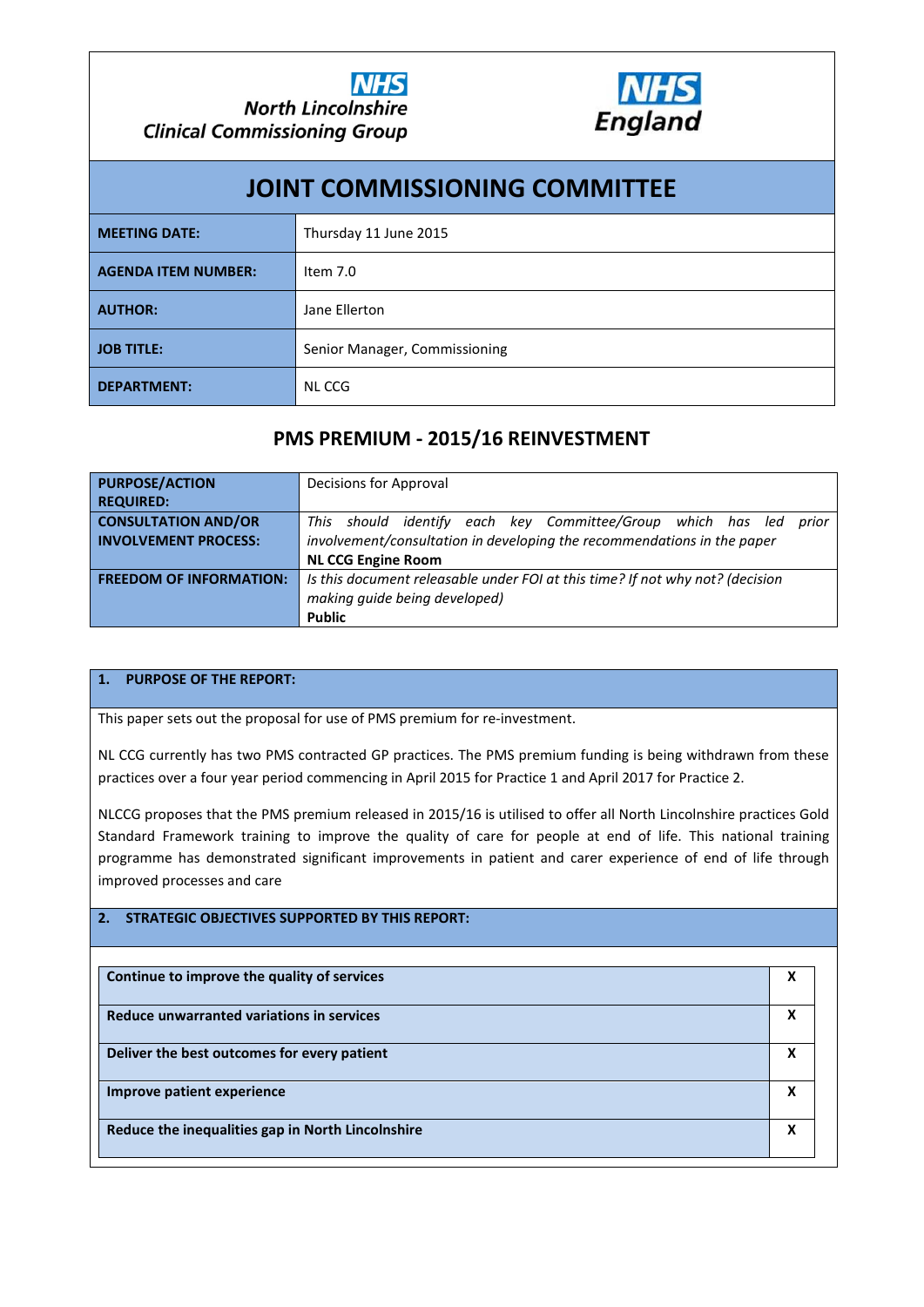| з.                                                                                                                                                                                                        | ASSURANCES TO THE JOINT COMMISSIONING COMMITTEE           |            |  |           |   |
|-----------------------------------------------------------------------------------------------------------------------------------------------------------------------------------------------------------|-----------------------------------------------------------|------------|--|-----------|---|
|                                                                                                                                                                                                           |                                                           |            |  |           |   |
| 4.                                                                                                                                                                                                        | <b>IMPACT ON RISK ASSURANCE FRAMEWORK:</b>                | Yes        |  | <b>No</b> | X |
|                                                                                                                                                                                                           |                                                           |            |  |           |   |
| 5.                                                                                                                                                                                                        | <b>IMPACT ON THE ENVIRONMENT - SUSTAINABILITY:</b>        | Yes        |  | <b>No</b> | X |
|                                                                                                                                                                                                           |                                                           |            |  |           |   |
| 6.                                                                                                                                                                                                        | <b>LEGAL IMPLICATIONS:</b>                                | <b>Yes</b> |  | No        | X |
|                                                                                                                                                                                                           |                                                           |            |  |           |   |
| 7.                                                                                                                                                                                                        | <b>RESOURCE IMPLICATIONS:</b>                             | <b>Yes</b> |  | No        | X |
|                                                                                                                                                                                                           |                                                           |            |  |           |   |
| 8.                                                                                                                                                                                                        | <b>EQUALITY IMPACT ASSESSMENT:</b>                        | <b>Yes</b> |  | No        | X |
|                                                                                                                                                                                                           |                                                           |            |  |           |   |
| 9.                                                                                                                                                                                                        | PROPOSED PUBLIC & PATIENT INVOLVEMENT AND COMMUNICATIONS: | <b>Yes</b> |  | <b>No</b> |   |
|                                                                                                                                                                                                           |                                                           |            |  |           |   |
|                                                                                                                                                                                                           | 10. RECOMMENDATIONS:                                      |            |  |           |   |
| The Joint Commissioning Committee is asked to:<br>Approve the recommendation to re-invest PMS premium funding in provision of Gold Standards<br>٠<br>Framework training for all practices during 2015/16. |                                                           |            |  |           |   |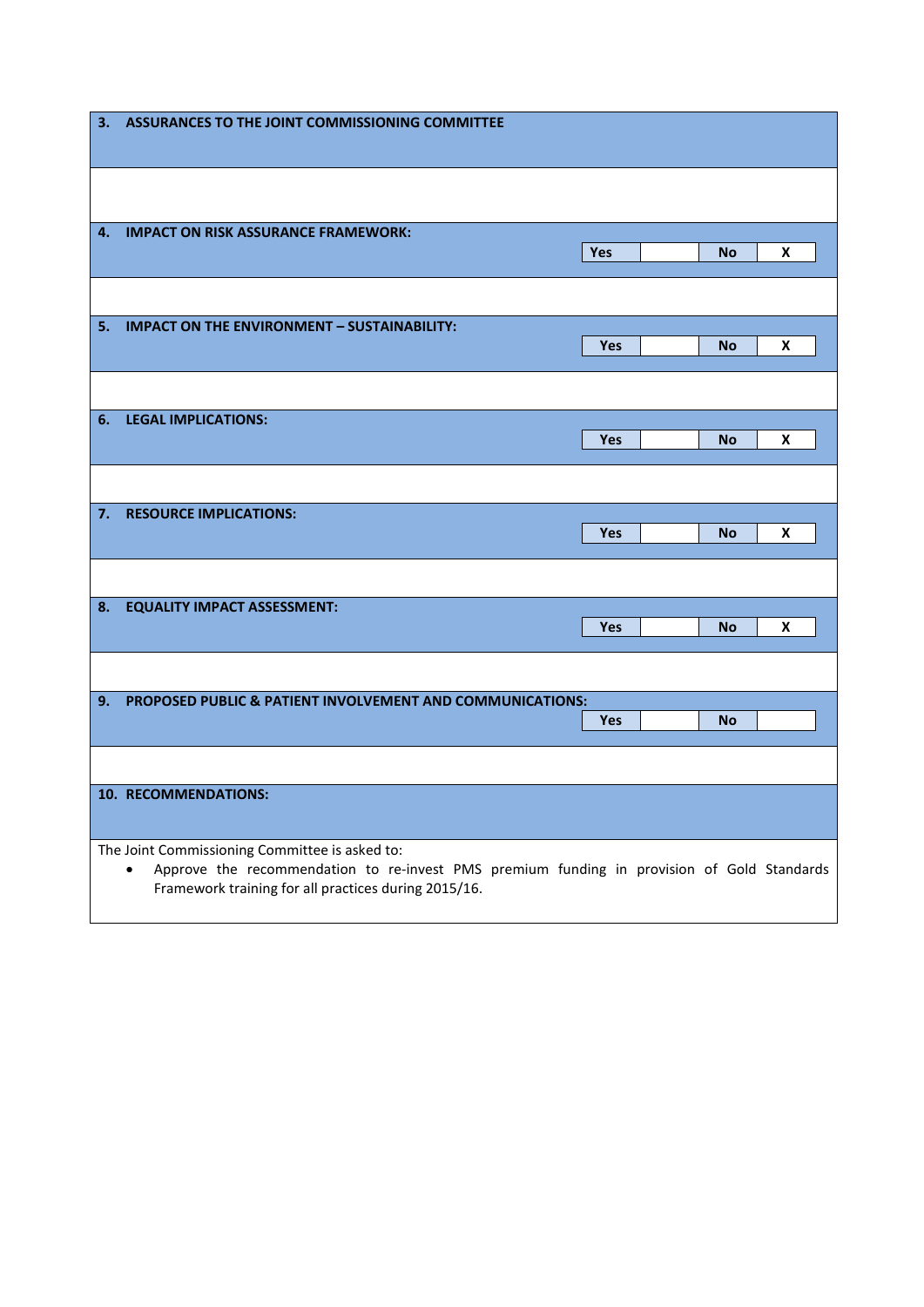# **North Lincolnshire Clinical Commissioning Group**

#### **PMS Premium - 2015/16 Reinvestment**

Personal Medical Services (PMS) agreements are locally agreed contracts between NHS England and a GP practice. PMS contracts offer local flexibility compared to the nationally negotiated General Medical Services (GMS) contracts by offering variation in the range of services which may be provided by the practice.

NHS England Area Teams were required to review all PMS contracts by April 2016 and seek to secure best value from future investment of the 'premium' element of PMS funding by ensuring available resources for investment are deployed in line with the following criteria;

- reflect joint AT/CCG strategic plans for primary care;
- secure services or outcomes that go beyond what is expected of core general practice or improve primary care premises;
- help reduce health inequalities;
- give equality of opportunity to all GP practices;
- support fairer distribution of funding at a locality level.

The PMS premium is the difference between the 'revised PMS baseline' (the elements of a PMS expenditure that are comparable to GMS practices) and the weighted capitation that a PMS practice would earn if they were on a GMS contract. National assessment shows the PMS premium is unevenly distributed across PMS practices.

NL CCG currently has two PMS contracted GP practices. The PMS premium funding is being withdrawn from these practices over a four year period commencing in April 2015 for Practice 1 and April 2017 for Practice 2. Due to the pace at which PMS premium funding is withdrawn, the level of funding available for the CCG to re-invest in primary care services during 2015/16 is £3,512.

NL CCG proposes that in 2015/16 this funding is utilised to support delivery of the Gold Standards Framework for End of Life Care; Going for Gold. This is a national, evidence based programme which provides a systematic approach to improving the quality and organisation of care of people at end of life.

The programme is able to demonstrate significant improvements within general practice by those practices completing the programme, including;

- Increasing numbers of patients on Palliative Care Registers
- Increasing non-cancer patients on Palliative Care Registers
- Increasing number of patients with recorded Advance Care Plan
- Increase in number of people dying is usual place of residence
- Increase in Carers assessment and bereavement protocols

(based on Round 1 GP Practices Quality Recognition Accreditation Nov 12 cumulative findings of first GP practices - endorsed by RCGP)